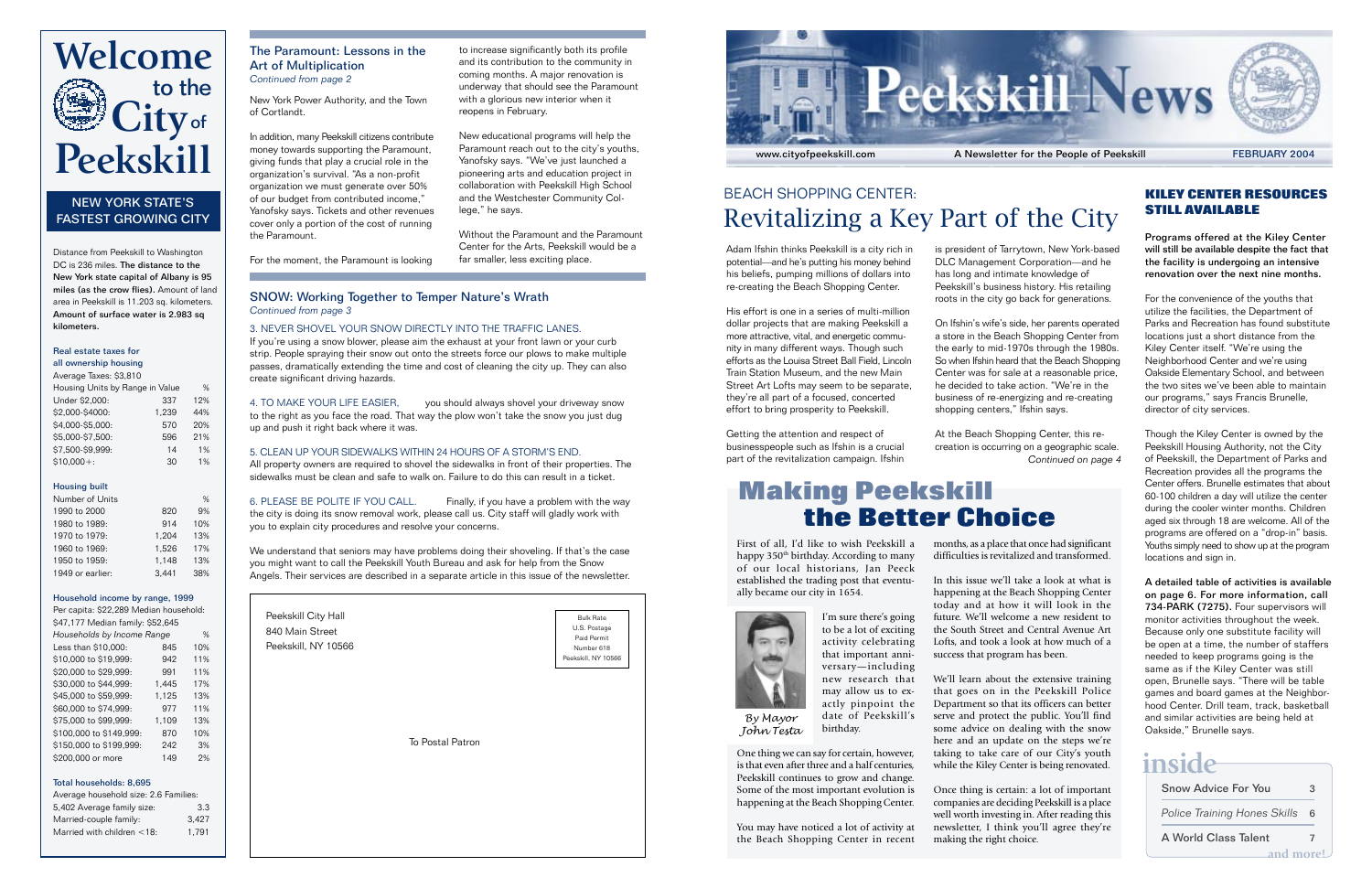## **World Class Talent MAKES PEEKSKILL HOME**

Alain Vaes is the king of "The Nutcracker." There are few ballets anywhere that are more beloved or more famous. And if you go to see a performance of "The Nutcracker" at one of any number of the best ballet companies on the planet, chances are the sets and costumes have been designed by Vaes.





Having created costumes and scenery for more than 30 important ballets, Vaes has been praised and profiled in papers from *The New York Times* to *The Anchorage Daily News*. He has also written or illustrated seven acclaimed children's books. His paintings are in great demand; his graphics work has appeared in some of the nation's leading publications; and he is even doing textile design. Vaes is also one reason why experts nationwide consider Peekskill's art loft program to be a significant success. "Artists are the shock troops of revitalization," says John Crosby Freeman, one of the nation's leading experts in historic preservation, and residents such as Vaes are all any community could ask for.



RENOWN IN MANY FIELDS. Whether he's designing costumes for The New York City Ballet, doing highly regarded textile designs, or illustrating and writing children's books with a unique and gorgeous twist, Alain Vaes is an artist to be reckoned with.

A globally respected talent, Vaes was drawn to Peekskill by the opportunity to get a space that seemed virtually designed to fit his needs. Compared to the apartments available in New York, it was very spacious. Just as important, the space had a broad expanse of windows that provided light of such legendary quality that it inspired an entire group of painters known as the Hudson River School. "My space in the city was way too small," Vaes says. "I love the space here. It has everything I need—a high ceiling, relative quiet, and beautiful light."

A number of other factors also drew Vaes to Peekskill. He enjoyed the city's urban edge, and very much appreciated that he would be living in a community of his peers a group of artists who made most, if not all, of their livings by working in their chosen fields. "There is definitely a community of artists here. It is nice to meet other artists and easy to meet them, and we have a good little community within the artist's lofts here. Everybody knows everybody, and they are very friendly and open and helpful," Vaes says. Events such as the Open Studios days provide an even better chance for artists to meet each other and build relationships, Vaes says. Because of all this, he's finding Peekskill to be a much more companionable place than New York City was, even though Manhattan has a far larger total number of artists. "I didn't have that sense of community in Manhattan. I was sort of isolated in a small studio."

Getting into the art lofts wasn't easy. A jury of highly qualified experts carefully evaluated each applicant. There were a number of reasons for this. For a structure such as the art lofts to have its full, transforming effect, those who occupy it must be of the highest caliber possible. The world of professional artists is not a large one, and word of mouth travels fast. Once a community gets a reputation for drawing in and nurturing high-quality talent, a positive, selfreinforcing cycle is created that brings in more and more residents with strong reputations and successful careers. This gives the city itself a good name as a place for artists to live and work.

Vaes found out about the art lofts from a fellow artist. "I was looking for a space to work and a friend called me and mentioned the art loft so I called right away," he says He put down his money almost immediately, and is well satisfied with his choice. "This is all very basic urban policy, a strategy that has worked all over the New York area," Vaes says. "It's nice for a town to have a community of artists. It historically brings business to a community. The artists bring galleries, and that brings people around. Look at what happened in SoHo and Williamsburg and other places. Eventually, the whole area turns into a better place." By maintaining and supporting the art lofts concept, Peekskill is tapping into a trend that is transforming the entire Hudson Valley, Vaes says. "It's great that they're building new studios. I'm sure the word is spreading around a bit and that new artists are planning to come to the community. With the Dia Museum in Beacon, the whole area is moving in a new direction," he says.

If Peekskill stays focused and disciplined and continues to make certain the highest quality artists possible move into its new spaces, the city can't help but keep on its positive path, Vaes says. "They say this is the friendly town, and that's just what I've found it to be," he says.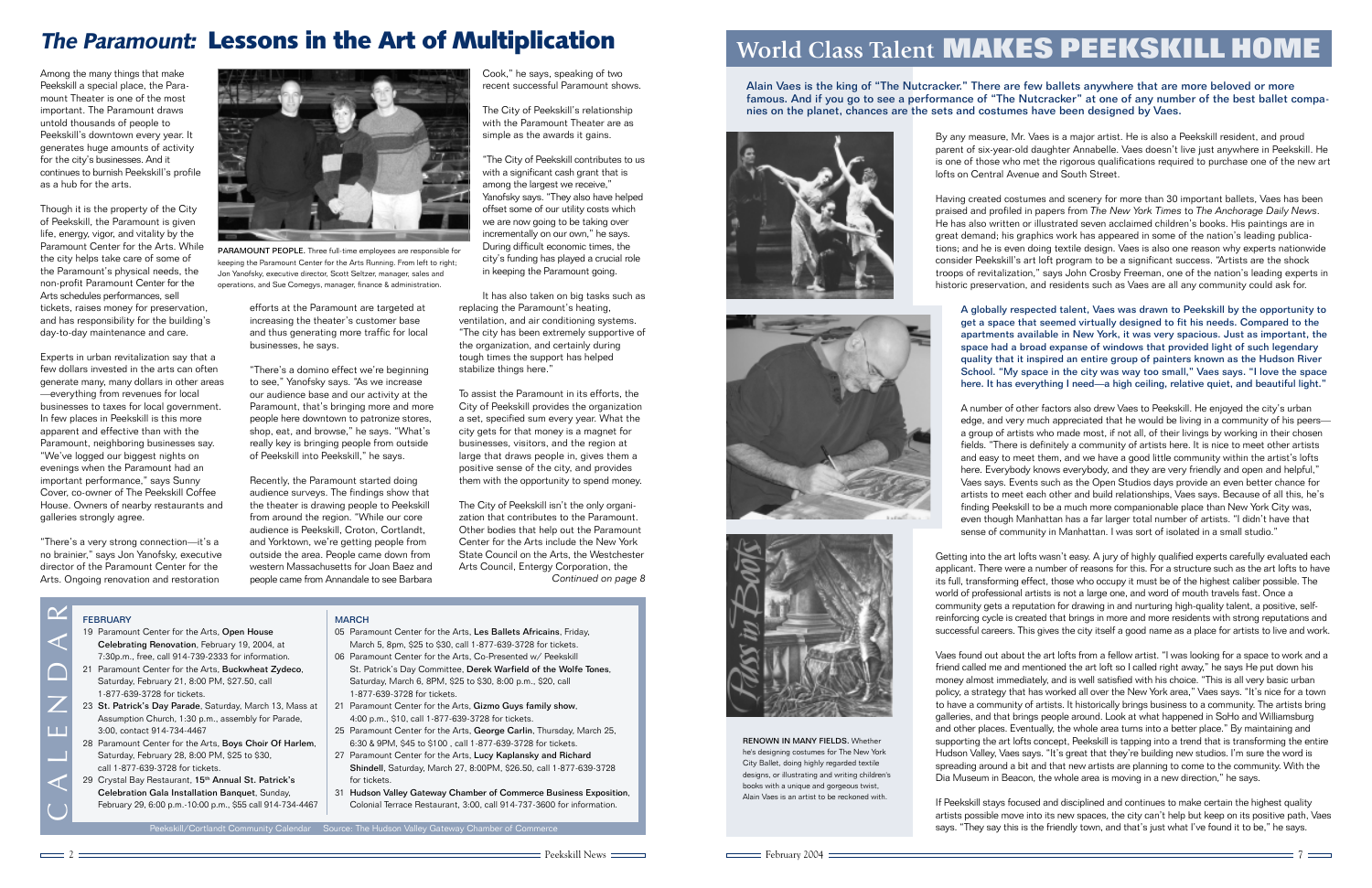# **A RESOURCE**<br> **A RESOURCE**<br> **EQR EVERYONE Temper Nature's Wrath**

*By David Greener Director of City Services, Bureau of Public Works*

#### Dealing with snow is one of the toughest tasks facing Peekskill residents and city employees alike.

Peekskill is a small, tightly packed place. Simply figuring out where to put all the snow that sometimes covers its streets is a very challenging, difficult task. Snow removal is the source of some of the most stinging citizen complaints about city services. Yet if we all work together as a team, we can resolve many of the problems that snow brings and help keep our citizens satisfied and enable our city workers to become more efficient and productive.

Peekskill has an entire fleet of vehicles dedicated to snow removal. There are five large, two-man trucks that clear main and secondary roads. These are dedicated snow-plow-only vehicles. There are two smaller vehicles at the Department of Public Works and another two at Parks and Recreation. These go into dead-end streets and other difficult-to-reach areas.

There's nothing personal about which streets get plowed first. Plows work on specified routes that give higher traffic streets top priority, and go down from there. Main Street, Crompond Road, North Division, Highland Avenue, and Maple Avenue are the key entry routes to the city and thus the ones that get the most attention, so that traffic can flow in and out of the city. Top secondary routes include Union Avenue, Elm Street, Depew Street, Park Street, Hudson Street, Nelson Avenue, Westchester Avenue, Frost Lane, and Lockwood.

Driving a snowplow is difficult, demanding work. City employees often find themselves working 16 hours at a time as they pilot their vehicles through terrible weather in near-zero visibility, doing a frequently dangerous job.

We also try and make certain that we have easy access to the streets, and that the streets themselves are safe to drive on. We do not intentially plow in driveways, but the snow that we're removing from the street is plowed to the side along the curbs and driveways.

When it comes to actually doing some snow removal of your own, following a few basic rules will make all of our lives easier, and help keep you from removing the same snow from your driveway over and over, or getting a ticket.

1. IF YOU HAVE A SNOW BLOWER, DO NOT BLAST THE SNOW from your sidewalks or your driveway into the city streets. This is illegal, and the Peekskill Police Department will be watching for such violations.

#### 2. GET YOUR CAR OFF THE STREET OR ON THE SIDE OF THE

STREET. As soon as it begins to snow, get your car in your driveway if you have any space at all. If you have to park in the street, follow the alternate side of the street parking rules. If you don't have access to a driveway, stash your car in one of the city lots. We'll do everything we can to give you a break on parking. Illegally parked cars will almost certainly get tickets or be towed if their location is preventing plows from operating. We've handed out more than 250 snow rule violation tickets so far. Leaving your car on the street on a snow day doesn't just make you vulnerable to tickets. You'll probably still get snowed in, and you'll also be at risk of having your car hit by someone else who is having trouble driving in the snow.

Continued on page 8

# *Snow Angels:*

**This winter, if you need an angel, call the Peekskill Youth Bureau.**

Every year many people die or are seriously injured shoveling snow. In addition, some seniors and differently abled people are simply unable to shovel snow. This means they may wind up getting tickets and that potentially hazardous situations may exist on the sidewalks in front of their homes.

To help keep that from happening, the City of Peekskill has created the Snow Angel program. Established by the Peekskill Youth Bureau, Snow Angels gives the city's kids a chance to be of service to the community and offers Peekskill's residents a welcome service to help them manage the rigors of home ownership.

"We do it as a community service project for the Youth Center and the kids," says City Youth Advocate Daryl Francis, who manages the Snow Angels program. He keeps a list of those who need services and matches them up with appropriate youths to help get their jobs done.

"There is a group of teenagers that are members of the Peekskill Youth Bureau," Francis says. "We also have a running list of different seniors at different housing complexes that need our help in shoveling snow. When it snows, we'll call them."

Access to the Snow Angels isn't limited to those on the list. Anybody can call 734- 2051, extension 2186, and request help. They will get the work they need done at no charge, though tipping is permitted.

There are some limitations to the Snow Angels program. "The program only runs Mondays through Fridays. It's pretty much when the Center is open because we have to bring the kids to the places and bring them back," Francis says.

Plans are in the works to expand the Snow Angel program in the spring and provide help to those in need with yard work and even housekeeping, Francis says. "We have six to eight youths that are involved," he says. "Their reward is being able to help their community."